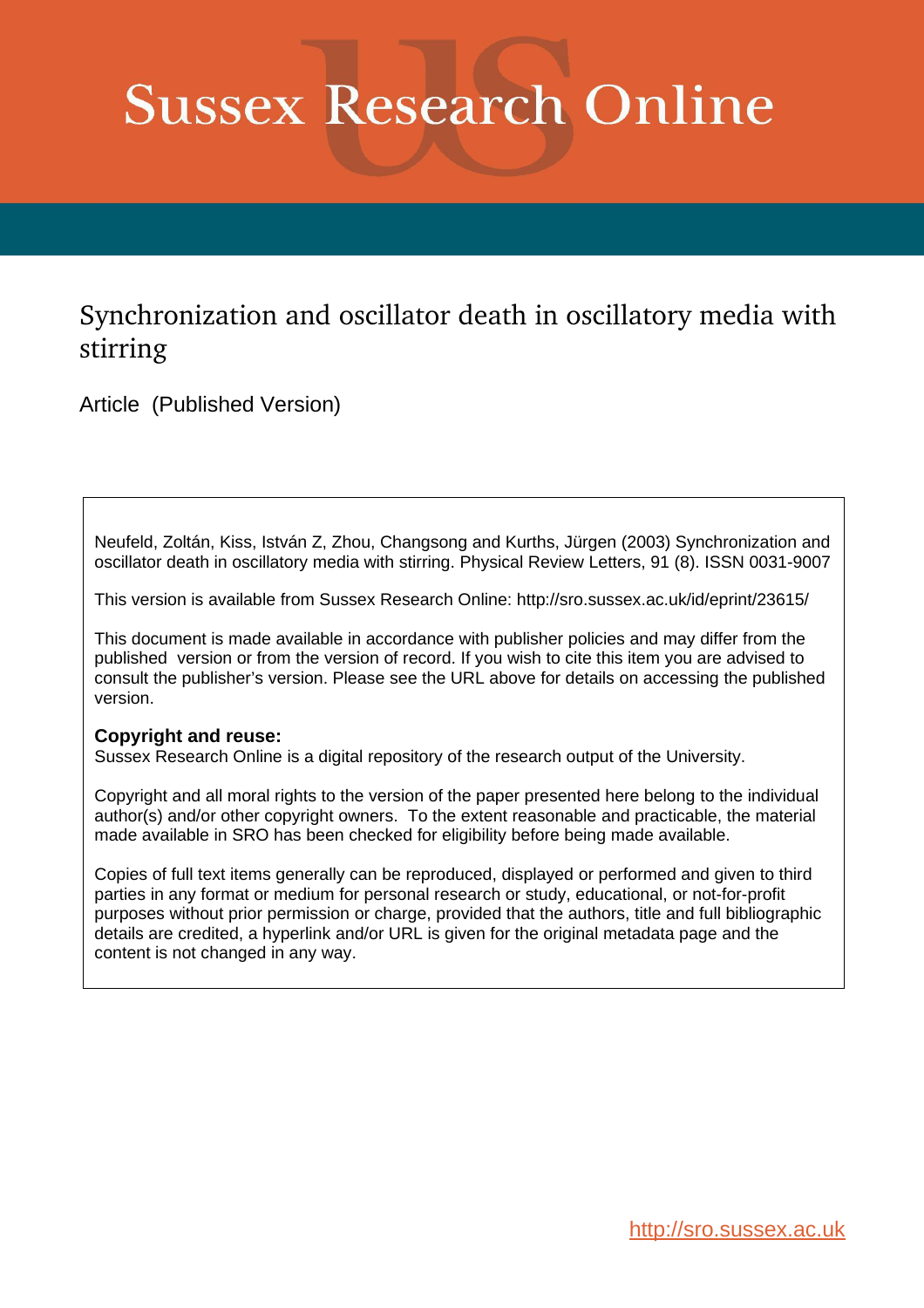## **Synchronization and Oscillator Death in Oscillatory Media with Stirring**

Zoltán Neufeld,<sup>1</sup> István Z. Kiss,<sup>2</sup> Changsong Zhou,<sup>3</sup> and Jürgen Kurths<sup>3</sup>

<sup>1</sup>Center for Nonlinear Studies, Los Alamos National Laboratory, Los Alamos, New Mexico 87545, USA<br><sup>2</sup> Department of Applied Mathematics, University of Leeds, J.S.2 01T Leeds, United Kingdom

*Department of Applied Mathematics, University of Leeds, LS2 9JT Leeds, United Kingdom* <sup>3</sup>

*Institute of Physics, University of Potsdam, PF 601553, 14415 Potsdam, Germany*

(Received 6 May 2003; published 19 August 2003)

The effect of stirring in an inhomogeneous oscillatory medium is investigated. We show that the stirring rate can control the macroscopic behavior of the system producing collective oscillations (synchronization) or complete quenching of the oscillations (oscillator death). We interpret the homogenization rate due to mixing as a measure of global coupling and compare the phase diagrams of stirred oscillatory media and of populations of globally coupled oscillators.

DOI: 10.1103/PhysRevLett.91.084101 PACS numbers: 05.45.Xt, 47.70.Fw, 82.20.–w, 83.50.Xa

The problem of synchronization of a large population of nonlinear oscillators has received a great deal of attention lately [1] due to its applications in a variety of physical [2], chemical [3] and biological systems [4,5], social phenomena [6], etc. Typically two types of couplings are used to describe the interactions in such systems: (i) *global coupling,* where each of the oscillators is coupled to all the others, or (ii) *local coupling,* where only the nearest neighbors are interacting. Global coupling is relevant for oscillators communicating via visual or acoustic signals, like flashing fireflies, chirping crickets, and clapping audiences, and can also be implemented by electric coupling (see [3] for a recent experiment on synchronization of globally coupled electrochemical oscillators). In these cases the time necessary for information to spread over the whole system is much shorter than the period of the oscillations. In general, global coupling leads to synchronization when the coupling is sufficiently strong and the distribution of the natural frequencies is not too broad.

In a continuous oscillatory medium (e.g., reactiondiffusion system) the oscillations at different points of the medium interact through molecular diffusion. Since the time scale of diffusive transport on macroscopic length scales (*L*) is typically much longer than the characteristic time scale of the oscillations,  $L^2/D \gg T_{\text{osc}}$ , diffusion is unable to produce synchronized oscillations over the whole domain and the only coherent behavior appears in the form of propagating waves [7,8].

In certain situations the oscillators are embedded into a moving medium, e.g., in a fluid flow. Examples are oscillatory chemical or biological systems in stirred reactors (Belousov-Zhabotinsky reaction [8], metabolic oscillations in cell suspensions [5]) or in geophysical context: oceanic plankton populations [9] and chemical reactions in the atmosphere [10] transported by large scale geophysical flows. However, the effect of stirring in oscillatory media has not yet been investigated. It is often assumed that strong stirring leads to spatially uniform concentrations, and thus the temporal evolution, simply described by a set of ordinary differential equations, becomes independent of the stirring process. But in most real systems there are inherent inhomogeneities imposed by boundary conditions or nonuniformities of certain external parameters. This can be due to spatial variations of temperature or illumination in a chemical reactor, or nonuniform distribution of sources in environmental flows. Therefore perfectly uniform concentrations are unattainable and stirring effects cannot be ignored.

In this Letter we investigate the behavior of a stirred oscillatory medium, described by a set of reactionadvection-diffusion equations

$$
\partial_t C_i + \mathbf{v}(\mathbf{r}, t) \nabla C_i = F_i(C_1, \dots, C_N; \mathbf{r}) + D \Delta C_i, \quad (1)
$$

where  $C_i(\mathbf{r}, t)$ ,  $i = 1, 2, \ldots, N$ , are the concentrations of N interacting species advected by an incompressible fluid flow  $\bf{v}$ ( $\bf{r}$ ,  $\bf{t}$ ). The velocity field is assumed to be time dependent, which ensures efficient mixing by the chaotic motion of the fluid elements [11]. The functions  $F_i$  describe the nonlinear interactions between the components (chemical reactions, evolution of biological populations, etc.) such that the local dynamics has a stable limit cycle in each point of the medium

$$
\dot{C}_i = F_i(C_1, \dots, C_N; \mathbf{r}) \rightarrow C_i(t + T_{\mathbf{r}}; \mathbf{r}) = C_i(t; \mathbf{r}). \tag{2}
$$

The explicit dependence of the interaction terms on the spatial coordinate accounts for inhomogeneities of the medium. We consider the simplest form of inhomogeneity, when the medium is composed by identical oscillators except for their frequencies, that is nonuniform in space

$$
F_i(C_1, ..., C_N; \mathbf{r}) = [1 + \delta f(\mathbf{r})] F'_i(C_1, ..., C_N), \quad (3)
$$

where  $f(\mathbf{r})$  and  $\delta$  describe the shape and the amplitude of the inhomogeneity. We assume, for simplicity, that  $\langle f(\mathbf{r}) \rangle = 0$  and  $\langle f^2(\mathbf{r}) \rangle = 1$ , where  $\langle \rangle$  represents averaging over the domain.

In the numerical simulations stirring is modeled by a sinusoidal shear flow with alternating directions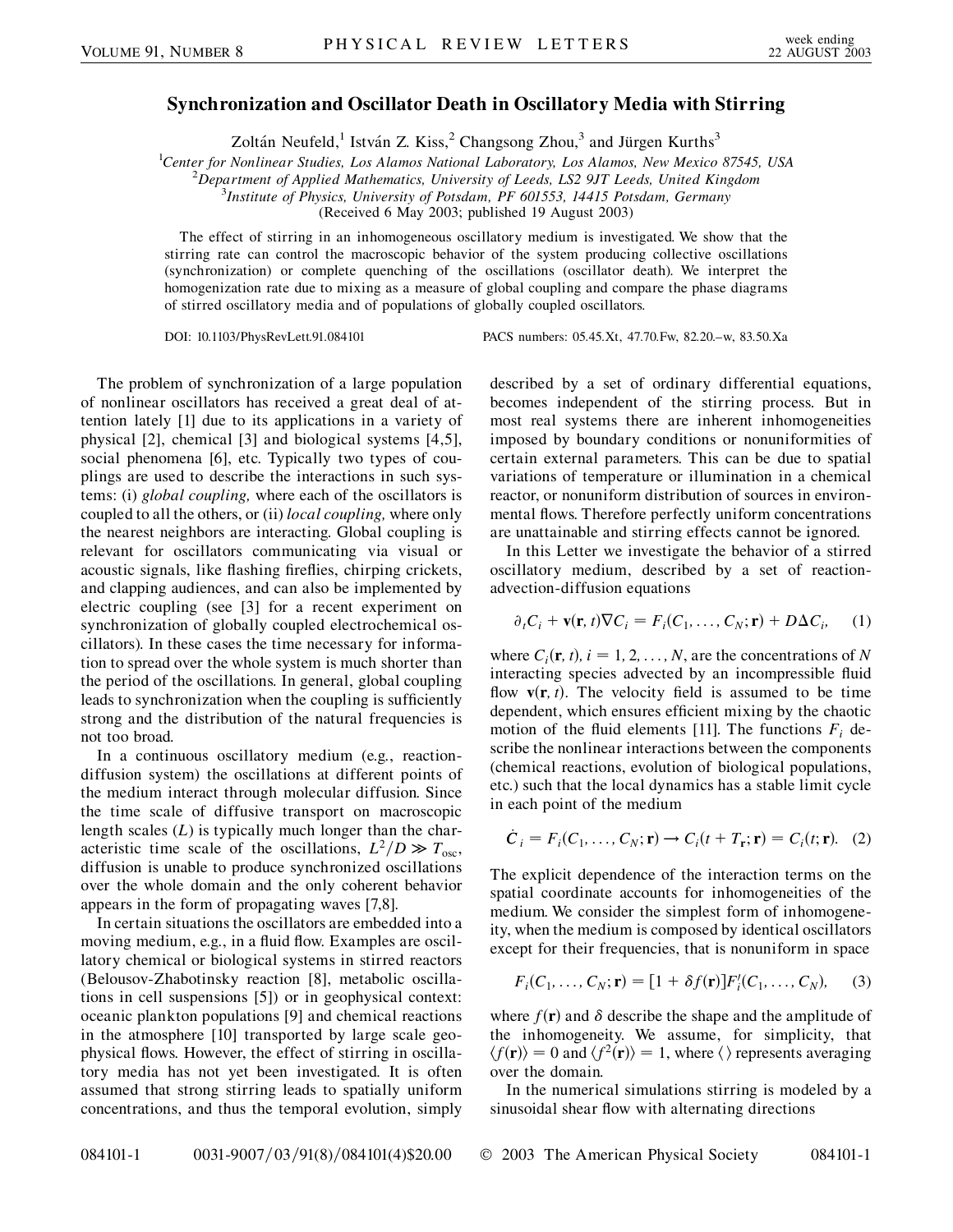$$
v_x = (A/T)\sin(2\pi y + \phi_n), \qquad v_y = 0 \qquad \text{for } t \in (nT, (n + 1/2)T),
$$
  

$$
v_x = 0, \qquad v_y = (A/T)\sin(2\pi x + \phi_n) \qquad \text{for } t \in ((n + 1/2)T, (n + 1)T)
$$
 (4)

 $(A = 1.4)$ , advecting chaotically all fluid particles within the unit square with doubly periodic boundary conditions. The phases  $\phi_n$  are chosen at random in each half period. This ensures that there are no transport barriers and all fluid elements can approach any other fluid element in the domain. We note that chaotic advection is a generic feature of simple time-dependent flows; therefore the results are expected to be characteristic of a broad range of fluid flows. We define the stirring rate as  $\nu \equiv 1/T$ , which is controlled by the period of the flow.

For the oscillatory dynamics the well known Lengyel-Epstein model of the chlorine-iodine-malonic acid reaction [8] is considered

$$
F'_{1}(C_{1}, C_{2}) = 1 - C_{1} - 4C_{1}C_{2}/(b + C_{1}^{2}),
$$
  
\n
$$
F'_{2}(C_{1}, C_{2}) = a[C_{1} - C_{1}C_{2}/(b + C_{1}^{2})].
$$
\n(5)

The chemical dynamics has a uniform steady state  $(C_1^* =$ 0.2,  $C_2^* = b + 0.04$ , which is unstable for the parameter values used,  $b = 0.005$ ,  $a = 0.375$ , and the only attractor is a limit cycle. The shape of the inhomogeneity is chosen is a limit cycle. The shape of the inhomogeneity is chosen<br>to be  $f(x, y) = \sqrt{2} \sin[2\pi(x - y)]$ . The system (3)–(5) is investigated for different stirring rates  $\nu$  and degrees of inhomogeneity  $\delta$ . ( $D = 10^{-4}$  in all simulations.)

Let us first discuss some special cases. For nonreactive components  $[F(C_1, \ldots, C_N) \equiv 0]$  an initially nonuniform concentration is homogenized by mixing. In flows with chaotic advection the decay of the spatial fluctuations is exponential in time [12]

$$
\langle (C - \langle C \rangle)^2 \rangle \sim \exp(-2\alpha t), \tag{6}
$$

and for long times the spatial structure is dominated by the eigenmode of the advection-diffusion operator  $\mathcal{L}_{\text{mix}} = D\Delta - \mathbf{v} \cdot \nabla$  with the largest (least negative) eigenvalue.

$$
C(\mathbf{r}, t) \to \langle C(\mathbf{r}, 0) \rangle + e^{-\alpha t} \Phi_1, \qquad \mathcal{L}_{\text{mix}} \Phi_i = -\alpha_i \Phi_i. \tag{7}
$$

Strictly speaking the eigenmodes have a temporal dependence following the evolution of the velocity field, but they are stationary at least in a statistical sense.

In a uniform oscillatory medium,  $\delta = 0$ , the advectionreaction-diffusion problem has a spatially uniform oscillatory solution. This is stable to spatially nonuniform perturbations, and numerical simulations suggest that it is globally attracting. The decay of the spatial fluctuations is controlled by the chaotic mixing, as indicated by the exponential decay of the variance with the same exponent as for the nonreactive case. The only difference is that there are oscillations superposed due to the oscillatory nature of the chemical dynamics, i.e.,  $\langle (C - \langle C \rangle)^2 \rangle$  ~  $h(t) \exp(-2\alpha t)$  where  $h(t)$  is periodic with the period of the oscillations of the mean field.

Let us now consider a fixed amplitude of the inhomogeneity and vary the stirring rate.When stirring is strong, the mean concentration has an oscillatory time dependence indicating synchronization (Fig. 1), but unlike in the case of the homogeneous medium, the spatial fluctuations do not disappear completely, since there is no spatially uniform oscillatory solution for  $\delta > 0$ . For very fast stirring the spatial fluctuations are weak and the oscillations of the mean concentrations are almost the same as for a uniform medium. The amplitude of the oscillations of the mean field decreases with the stirring rate, while the frequency remains the same. On longer time scales, there is also a weak irregular modulation of the amplitude that becomes more pronounced for slow stirring. When the stirring rate falls below a certain critical value, the synchronized oscillations disappear, and the mean concentration is almost constant apart from small irregular fluctuations.

Two pairs of snapshots of the concentration field  $C_1(x, y)$ , for the synchronized (a) and unsynchronized (b) cases, are shown in Fig. 2. The complex spatial structure, characteristic of chaotic mixing, is combined with a coherent time evolution for supercritical stirring, while in the slow stirring case the snapshots corresponding to different times are statistically equivalent. The difference between the two regimes is also clearly visible on the projections of the concentration field onto the chemical phase plane  $C_1 - C_2$  (Fig. 3). When the stirring is strong, the projected concentration fields appear as a small clump moving around the limit cycle of a single oscillator, while in the unsynchronized regime they extend over a large domain that remains almost unchanged in time.

To characterize the degree of synchronization we calculate the standard deviation in time of the spatially averaged concentrations

1

 $\int t+\tau$ 

 $\sqrt{1-f^{t+\tau}}$ ,  $\sqrt{2}$ ,  $\sqrt{1-f^{t+\tau}}$ ,  $\sqrt{2}$ 

 $\frac{1}{\sqrt{1}}$ 

 $\int t+\tau$ 



FIG. 1. Time dependence of the mean concentration  $\langle C_1 \rangle$  for different stirring rates ( $\nu$ ) and  $\delta = 0.2$ .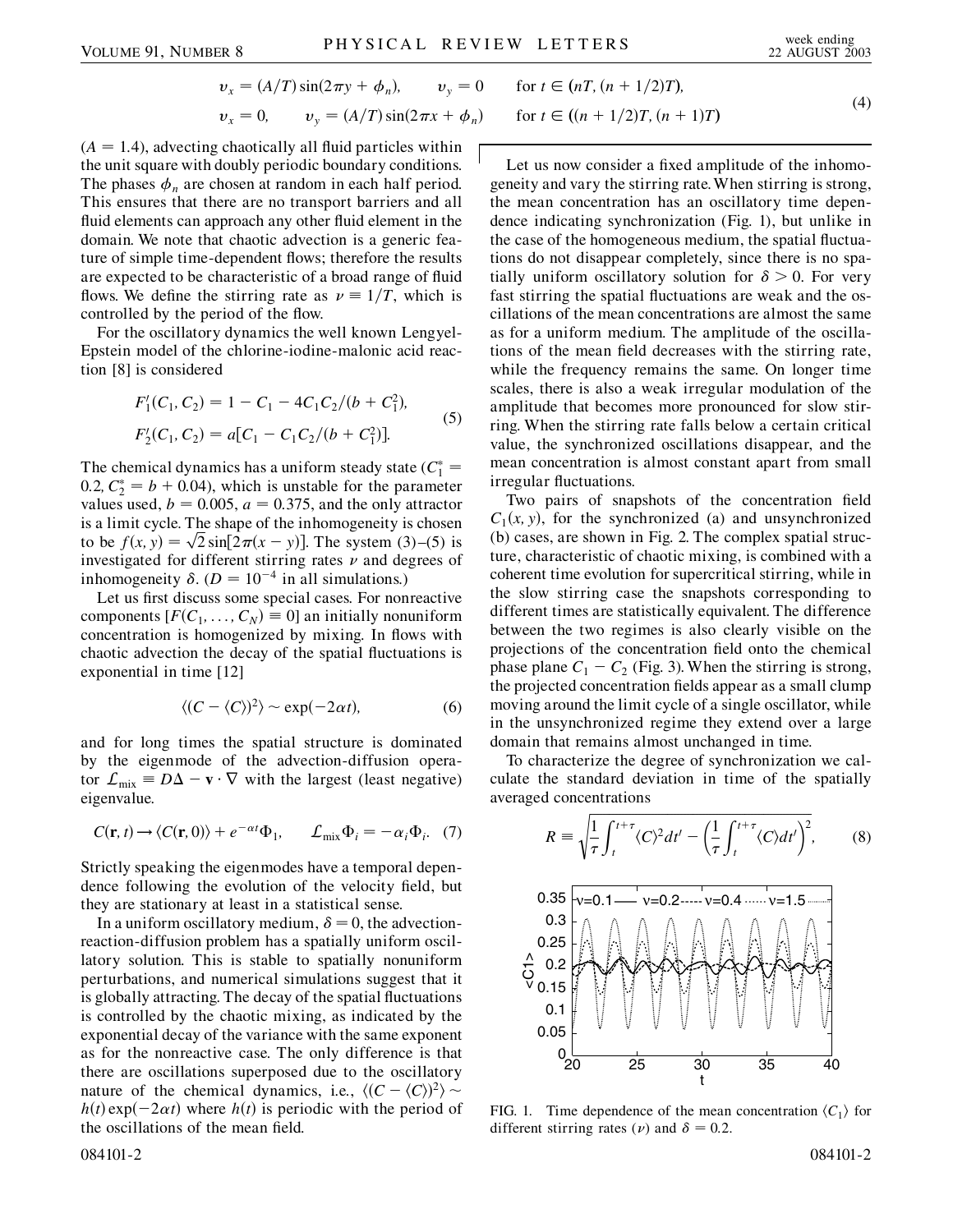

FIG. 2. Snapshots of the concentration field  $C_1(x, y)$  in the synchronized  $[(a)$   $\nu = 0.4]$  and the nonsynchronized  $[(b)$   $\nu =$ 0.167] regimes ( $\delta = 0.2$ ).

for different stirring rates (Fig. 4). Large values of *R* indicate synchronization.  $R(\nu, \delta)$  can be normalized by dividing it with the same quantity obtained for the uniform oscillating medium,  $R_0 = R(\delta = 0)$  (0 < R/  $R_0$  < 1). The order parameter  $R/R_0$  increases sharply above a critical stirring rate. In the unsynchronized regime, below the critical stirring rate, the order parameter is small. We believe that in this regime *R* tends to zero in the  $D \rightarrow 0$  limit, which is analogous to the limit of infinitely many oscillators in the case of global coupling.

The critical stirring rate depends on  $\delta$ , and faster stirring is needed for synchronization when the medium has a larger spread of the local frequencies. When  $\delta$  is sufficiently large, a new regime appears between the synchronized and unsynchronized states. At intermediate stirring rates the oscillations of the mean field disappear completely  $(R = 0)$  and the concentrations become uniform in space. This ''oscillator death'' state corresponds to the unstable equilibrium of the homogeneous chemical system,  $C_i^*$ . Thus, stirring in the presence of inhomogeneity can stabilize the unstable steady state of the chemical dynamics and suppress the oscillations. This results from the competition between the inhomogeneity of the medium generating nonuniform concentrations and mixing that tends to reduce the spatial fluctuations.

Similar regimes have been observed in ensembles of globally coupled oscillators [13,14]. In the stirred media due to the relative displacement of different parts of the medium the neighborhood of each point is changing in time; thus regions that are initially far from each other can interact at a later time. This defines a characteristic time scale of mixing as the time needed to bring pairs of points, initially separated by a distance comparable with the size of the domain, sufficiently close so that they can interact by diffusion.When this time is much shorter than the period of the oscillations, there is an effective global



FIG. 3. Projection of the concentration field  $C_1(x, y)$  on the chemical phase plane  $C_1 - C_2$  in the synchronized (a) and nonsynchronized (b) cases,  $\delta = 0.2$ . The limit cycle for a single oscillator is also shown for reference.

interaction in the moving medium. Thus the character and strength of the coupling can be controlled by the stirring rate. An analogous situation occurs in an ensemble of oscillators coupled through a network in which each node has a small number of connections that are changing in time in a random fashion.

The dynamics of globally coupled oscillators in the continuum limit is described by

$$
\partial_t C_i = [1 + \delta f(\mathbf{r})] F_i(C_1, \dots, C_N) + \alpha_g(\langle C_i \rangle - C_i). \tag{9}
$$

Similar to the mixed system, in the absence of oscillations  $[F_i(C_1, \ldots, C_N) \equiv 0]$ , global coupling leads to an exponential decay of the concentration fluctuations,  $Var(C) \sim exp(-2\alpha_g t)$ . Based on this analogy, we interpret the homogenization rate in the stirred system,  $\alpha$ , as a



FIG. 4. The normalized order parameter as a function of stirring rate for different degrees of nonuniformity of the medium.